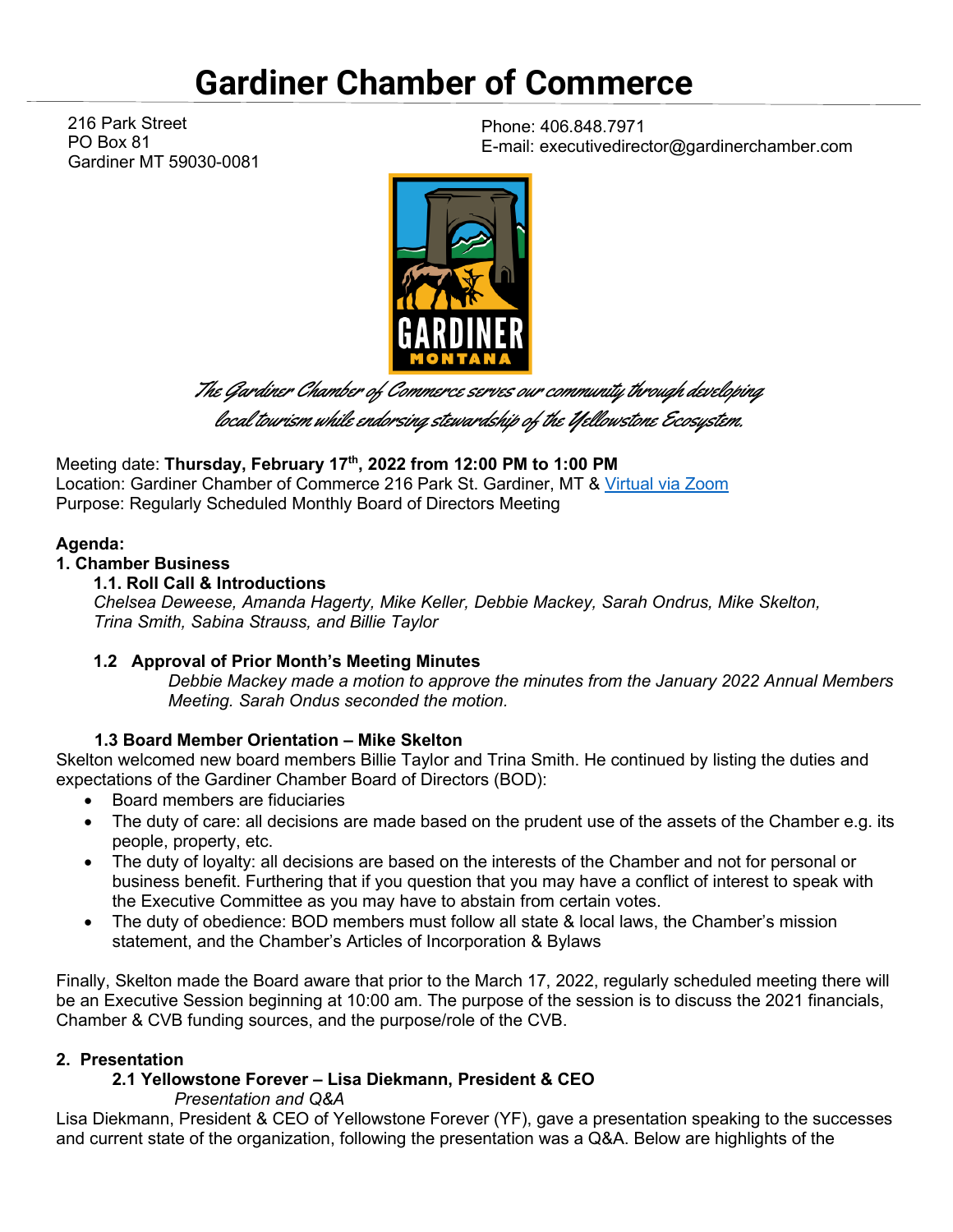presentation. The full slideshow and recording is available upon request by contacting Terese Petcoff at [executivedirector@gardinerchamber.com.](mailto:executivedirector@gardinerchamber.com)

- Diekmann has a history with the organization and had previously worked for the Yellowstone Park Foundation. When the position of the YF CEO opened she knew that she had to come back.
- Diekmann's goal throughout the first year was to listen, learn, and be committed to fiscal responsibility, fiscal transparency, and sustainability.
- Diekmann spoke to Hagerty's success of getting the YF Institute up and running 6 months ahead of schedule in December 2021. Since its reopening, they have hosted several programs where many special and life-changing experiences have transpired especially within the various school groups. She truly believes that the institute is the cornerstone of YF .
- Diekmann spoke to the challenges of Covid, staffing, and housing.
- Diekmann highlighted that when she started there was \$1.9 million in funding towards projects in Yellowstone National Park (YNP) and now there is \$9 million dedicated to YNP projects.
- Diekmann referenced the 2021 2026 YF Strategic Plan. See full [strategic plan here.](chrome-extension://efaidnbmnnnibpcajpcglclefindmkaj/viewer.html?pdfurl=https%3A%2F%2Fgeckodesigns-wpelargefs.s3.amazonaws.com%2Fyellowforever%2Fwp-content%2Fuploads%2F2021%2F07%2FStrategic-Plan-2021-2026_1.pdf&clen=7531335&chunk=true)
- Diekmann spoke to YF finances, stating that they ended FY21 with a net income of \$3.3 million. That this was the first time since the merger (of Yellowstone Association and Yellowstone Park Foundation) that there was a net income. Additionally, they expect to end the coming fiscal year 2022, based on their budget with an income of \$25 million and a net income of \$12.8 million – noting that \$8 million of the \$25 million is specifically dedicated to YNP projects.
- Diekmann highlighted that the YF line of credit was paid off in 2021 four years ahead of schedule.
- Looking ahead they are working on a strategic educational analysis that will influence how they will move forward in the future.
- YF has been through a strategic retail analysis. At the start of Diekmann stepping into the role, YF had approx. 1,800 skus (different retail items) and are now down to approx. 750 with an end goal of 500 – 700.
- YF's goal regarding the YNP 150<sup>th</sup> anniversary is to engage 150,000 new YF stewards and raise \$25 million in 2 years.
- YF will continue to focus on education, sustainability, trails, wildlife, and people.

# **3. Committee Updates**

# **3.1 Mary Wilson – Yellowstone NPS**

Wilson reported that YNP visitation for January 2022 was 28.84% higher than January 2021 and that YTD traffic in YNP is 11.08% higher than the same period last year.

Wilson also spoke to the following items. To read more about specific items please click the link to access the full press release.

- Yellowstone backcountry permits are available online for 2022. There are three options for obtaining a permit: early access lottery, general permits, & walk-up permits. [Full press release.](https://www.nps.gov/yell/learn/news/22004.htm)
- Advance reservations for additional YNP campgrounds. All 12 campgrounds within YNP are now reservation only. Campgrounds operated by the National Park Service (NPS) that can be reserved through [Recreaction.gov,](https://gcc02.safelinks.protection.outlook.com/?url=https%3A%2F%2Fwww.recreation.gov%2Fcamping%2Fgateways%2F2988&data=04%7C01%7CMary_Wilson%40nps.gov%7C5234a4af3d24420ecb7008d9e6b4ad17%7C0693b5ba4b184d7b9341f32f400a5494%7C0%7C0%7C637794485944182445%7CUnknown%7CTWFpbGZsb3d8eyJWIjoiMC4wLjAwMDAiLCJQIjoiV2luMzIiLCJBTiI6Ik1haWwiLCJXVCI6Mn0%3D%7C3000&sdata=nmUC0x60mf43ELblln912SXY5S8krK1%2BycMS8S%2F075Q%3D&reserved=0) include: Indian Creek, Lewis Lake, Pebble Creek, Mammoth, and Slough Creek campgrounds. 80% of these sites will be reservable 6 months in advance, the remaining 20% of sites will be available 2 weeks in advance. The campgrounds operated by YNP Lodges are also reservation only through [YellowstoneNationalParkLodges.com](https://www.yellowstonenationalparklodges.com/stay/camping/) and include: Fishing Bridge, Bridge Bay, Madison, Canyon Village, and Grant Village campgrounds. [Full press release.](https://www.nps.gov/yell/learn/news/22006.htm)
- NPS announced a Notice of Intent to prepare an Environmental Impact Statement (EIS) for a Bison Management Plan at YNP. This plan would allow NPS to evaluate bison management, explore ways to reduce the amount of bison being sent to slaughter, and continue working with the Tribal Nations and agency partners. There is a 30-day public comment period with a deadline to submit comments of February 28, 2022. [Full press release.](https://www.nps.gov/yell/learn/news/22005.htm)
	- $\circ$  Strauss asked Wilson if she could provide insight to how the plan would work, because to her understanding it is the Interagency Bison Management Partners (IMBP) that dictates the number of Bison. However, when looking at the alternatives in YNP's plan the bison numbers are much higher. Wilson will follow up once she receives more information.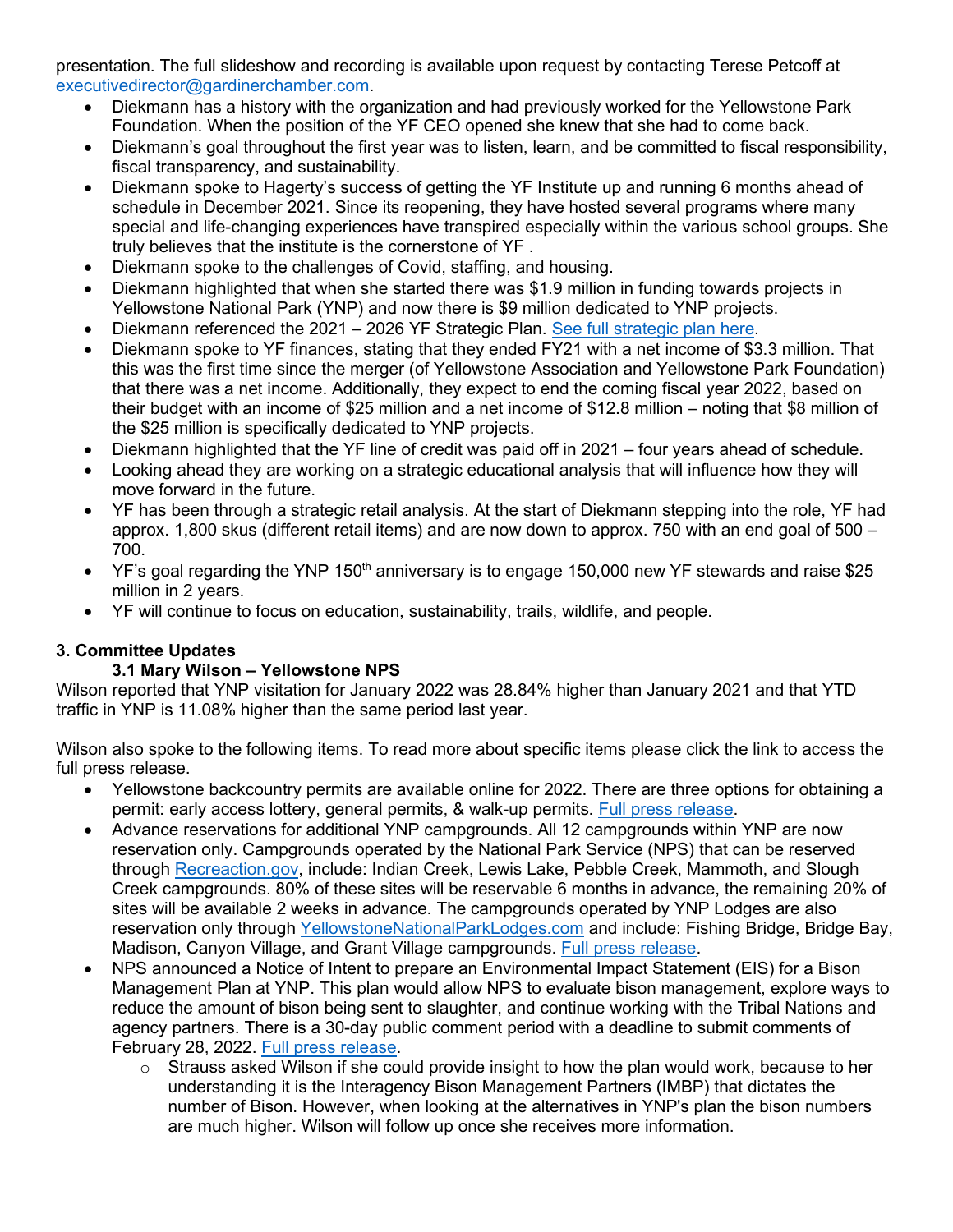- Yellowstone 2022 Youth Conservation Corps recruitment has begun and is officially back after not having the program in 2020 and 2021. The deadline for applications is March 1, 2022. [Full press](https://www.nps.gov/yell/learn/news/yellowstone-recruiting-for-2022-youth-conservation-corps-program.htm)  [release.](https://www.nps.gov/yell/learn/news/yellowstone-recruiting-for-2022-youth-conservation-corps-program.htm)
- NPS signed a Finding of No Significant Impact (FONSI) for an environmental assessment (EA) to improve telecommunications systems in the developed areas of Yellowstone National Park. A selected action allows for the installation of 187 miles of fiber optic cables in previously disturbed areas along park roads. Additionally, there is no plan to expand cellular coverage beyond the existing 8% coverage in YNP. [Full press release.](https://www.nps.gov/yell/learn/news/22008.htm)
- On Monday February 14, 2022 Steamboat Geyser Erupted.
- Board of Directors Mackey and Skelton asked Mary why the removal of animal carcasses seemed to be more prominent this year than in past years. Wilson followed up with the following via email to Petcoff.
	- o Carcass Removal (by Kerry Gunther, Yellowstone Center for Resources)
	- o *Our objectives for moving carcasses from front country areas are:* 
		- *1) Prevent habituation of carnivores to people. Ungulate carcasses are high quality foods that attract wolves and bears. Wolves and bears will tolerate people at very close distances in order to feed on ungulate carcasses. Once habituated to people, carnivores are more likely to be fed by park visitors and take a disproportionate amount of park staff time and resources to keep them out of conflicts with people. Additionally, wolves and bears that are habituated to human presence are more vulnerable to hunter harvest if they leave the protections of the park than are wolves and bears that are wary of people.*
		- **2) Reduce the chances of carnivores being struck by vehicles. Wildlife carcasses near** *roads attract wolves, bears, and other scavengers and can lead to frequent road crossings as carnivores approach and leave roadside carcasses, increasing the risk that they will be struck and killed by vehicles.*
		- *3) Reduce the risk of motor vehicle accidents including vehicle vs. vehicle and vehicle vs. pedestrian. Parks roads are currently covered in ice and snow at many locations. If we leave carcasses close to the road, it attracts large numbers of people and could create parking and safety hazards along a snowy/icy stretch of road. We have had people struck by vehicles at wildlife-jams in the past, some were injured quite seriously.*
	- o *Carcasses next/close to the road are moved to an area where wolves and other scavengers can feed on them without disturbance by people, so the calories stay in the park and are available to park carnivores.*
	- o *We believe that our carcass redistribution practice works well to reduce habituation of carnivores to people, prevent carnivore-human conflicts, and prevent human-caused carnivore mortality. Carcass redistribution is not a new practice and is something we will likely continue to use into the future.*

#### **3.3 Terese Petcoff – Director Report**

Petcoff began by announcing that the Gardiner Chamber of Commerce & CVB 2021 Annual Report was available to the public via printout and also online at VisitGardinerMT.com.

She announced a change to the original Resort Tax request for additional bear proof garbage containers and that now there would only be 4 canisters purchased rather than 5. This is because the Gardiner High School welding class will be creating and donating a container to the project. This change has been approved by the Gardiner Resort Area District (GRAD).

In January the Chamber had five new members: 406-TEX-MEX, Mountain Valley Veterinary Services, Park's Edge Retreat on the Yellowstone, Yellowstone Real Estate Group, and Yellowstone Trip Planning.

Lastly, she spoke to the changes and updates to the MT CVB Rules & Regulations. That while the updates are not officially approved until after March 12, 2022 she is excited for the FY23 Marketing Plan, as the changes create more flexibility in what the Gardiner CVB can allocate funding towards.

#### **4. Outstanding Business**

Regarding the note on the Gardiner Chamber of Commerce 216 Park St. property (main building), Skelton made the Board aware that prior to the meeting the Chamber approached the note holder inquiring to pay the note off early (the note is set to balloon in 2025) because the Chamber had received adequate funding to do